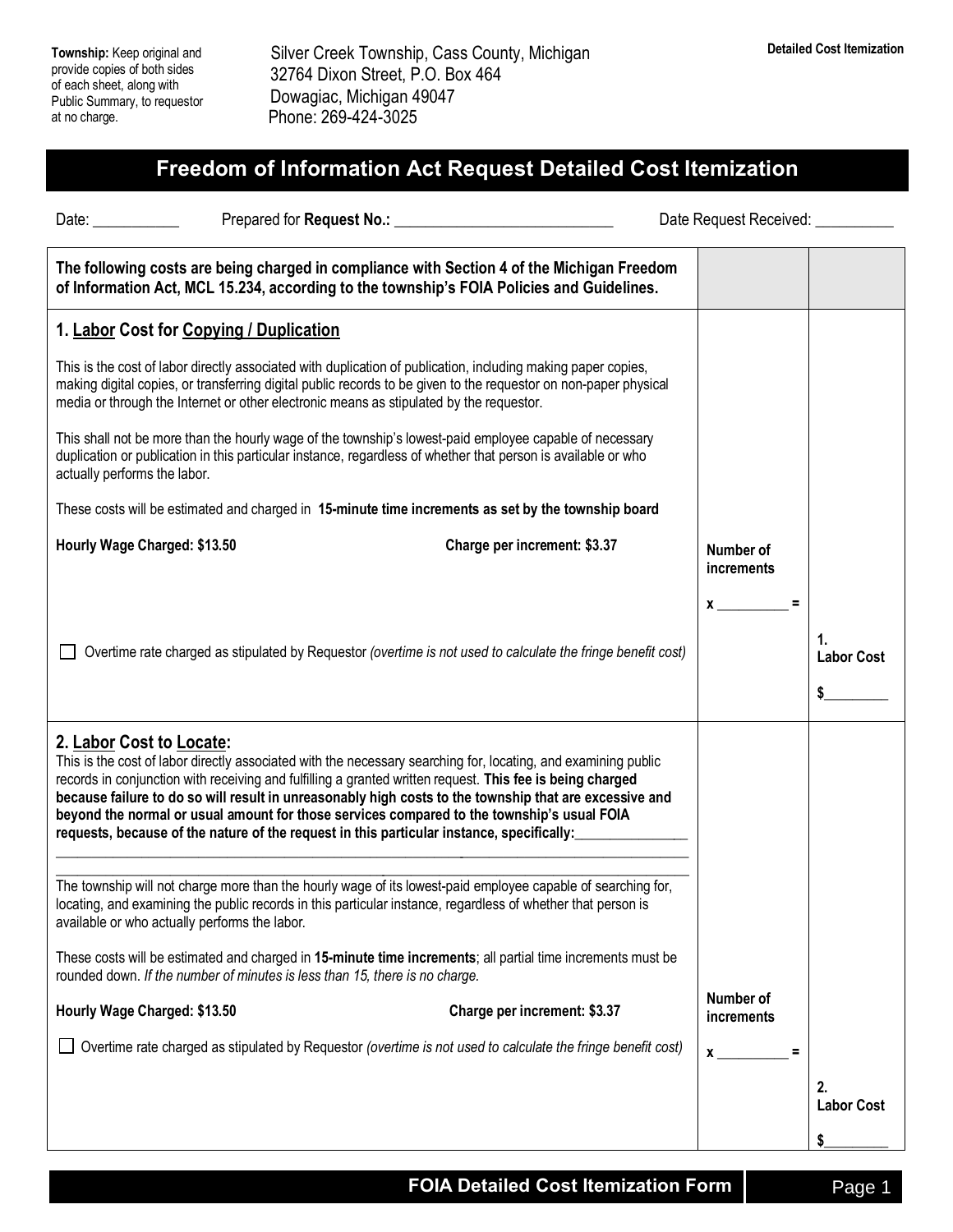| 3a. Employee Labor Cost for Separating Exempt from Non-Exempt (Redacting):                                                                                                                                                                                                                                                                                                                                                                                                                                                                                                                                                                                                                                                               |                                          |                             |
|------------------------------------------------------------------------------------------------------------------------------------------------------------------------------------------------------------------------------------------------------------------------------------------------------------------------------------------------------------------------------------------------------------------------------------------------------------------------------------------------------------------------------------------------------------------------------------------------------------------------------------------------------------------------------------------------------------------------------------------|------------------------------------------|-----------------------------|
| (Fill this out if using a township employee. If contracted, use No. 3b instead).                                                                                                                                                                                                                                                                                                                                                                                                                                                                                                                                                                                                                                                         |                                          |                             |
| The township will not charge for labor directly associated with redaction if it knows or has reason to know that it<br>previously redacted the record in question and still has the redacted version in its possession.                                                                                                                                                                                                                                                                                                                                                                                                                                                                                                                  |                                          |                             |
| This fee is being charged because failure to do so will result in unreasonably high costs to the township<br>that are excessive and beyond the normal or usual amount for those services compared to the<br>township's usual FOIA requests, because of the nature of the request in this particular instance,                                                                                                                                                                                                                                                                                                                                                                                                                            |                                          |                             |
| This is the cost of labor of a township employee, including necessary review, directly associated with<br>separating and deleting exempt from nonexempt information. This shall not be more than the hourly wage of the<br>township's lowest-paid employee capable of separating and deleting exempt from nonexempt information in<br>this particular instance, regardless of whether that person is available or who actually performs the labor.                                                                                                                                                                                                                                                                                       |                                          |                             |
| These costs will be estimated and charged in 15-minute time increments all partial time increments must be<br>rounded down. If the number of minutes is less than 15, there is no charge.                                                                                                                                                                                                                                                                                                                                                                                                                                                                                                                                                |                                          |                             |
| Hourly Wage Charged: \$13.50<br>Charge per increment: \$3.37                                                                                                                                                                                                                                                                                                                                                                                                                                                                                                                                                                                                                                                                             | Number of<br><i>increments</i>           |                             |
| Overtime rate charged as stipulated by Requestor (overtime is not used to calculate the fringe benefit cost)                                                                                                                                                                                                                                                                                                                                                                                                                                                                                                                                                                                                                             | $x \underline{\hspace{1cm}}$<br>$\equiv$ | 3а.<br><b>Labor Cost</b>    |
|                                                                                                                                                                                                                                                                                                                                                                                                                                                                                                                                                                                                                                                                                                                                          |                                          | \$                          |
| 3b. Contracted Labor Cost for Separating Exempt from Non-Exempt (Redacting):<br>(Fill this out if using a contractor, such as the attorney. If using in-house employee, use No. 3a instead.)<br>The township will not charge for labor directly associated with redaction if it knows or has reason to know that it<br>previously redacted the record in question and still has the redacted version in its possession.<br>This fee is being charged because failure to do so will result in unreasonably high costs to the township<br>that are excessive and beyond the normal or usual amount for those services compared to the<br>township's usual FOIA requests, because of the nature of the request in this particular instance, |                                          |                             |
| As this township does not employ a person capable of separating exempt from non-exempt information in this<br>particular instance, as determined by the FOIA Coordinator, this is the cost of labor of a contractor (i.e.: outside<br>attorney), including necessary review, directly associated with separating and deleting exempt information from<br>nonexempt information. This shall not exceed an amount equal to 6 times the state minimum hourly wage rate<br>of \$8.15.                                                                                                                                                                                                                                                        | Number of<br>increments<br>$x \sim$ =    |                             |
| These costs will be estimated and charged in 15-minute time increments); all partial time increments must be                                                                                                                                                                                                                                                                                                                                                                                                                                                                                                                                                                                                                             |                                          | $3b$ .<br><b>Labor Cost</b> |
| rounded down. If the number of minutes is less than 15, there is no charge.<br>Hourly Cost Charged: Not more than \$48.90 per hour<br>Charge per increment: \$12.22                                                                                                                                                                                                                                                                                                                                                                                                                                                                                                                                                                      |                                          |                             |
|                                                                                                                                                                                                                                                                                                                                                                                                                                                                                                                                                                                                                                                                                                                                          |                                          |                             |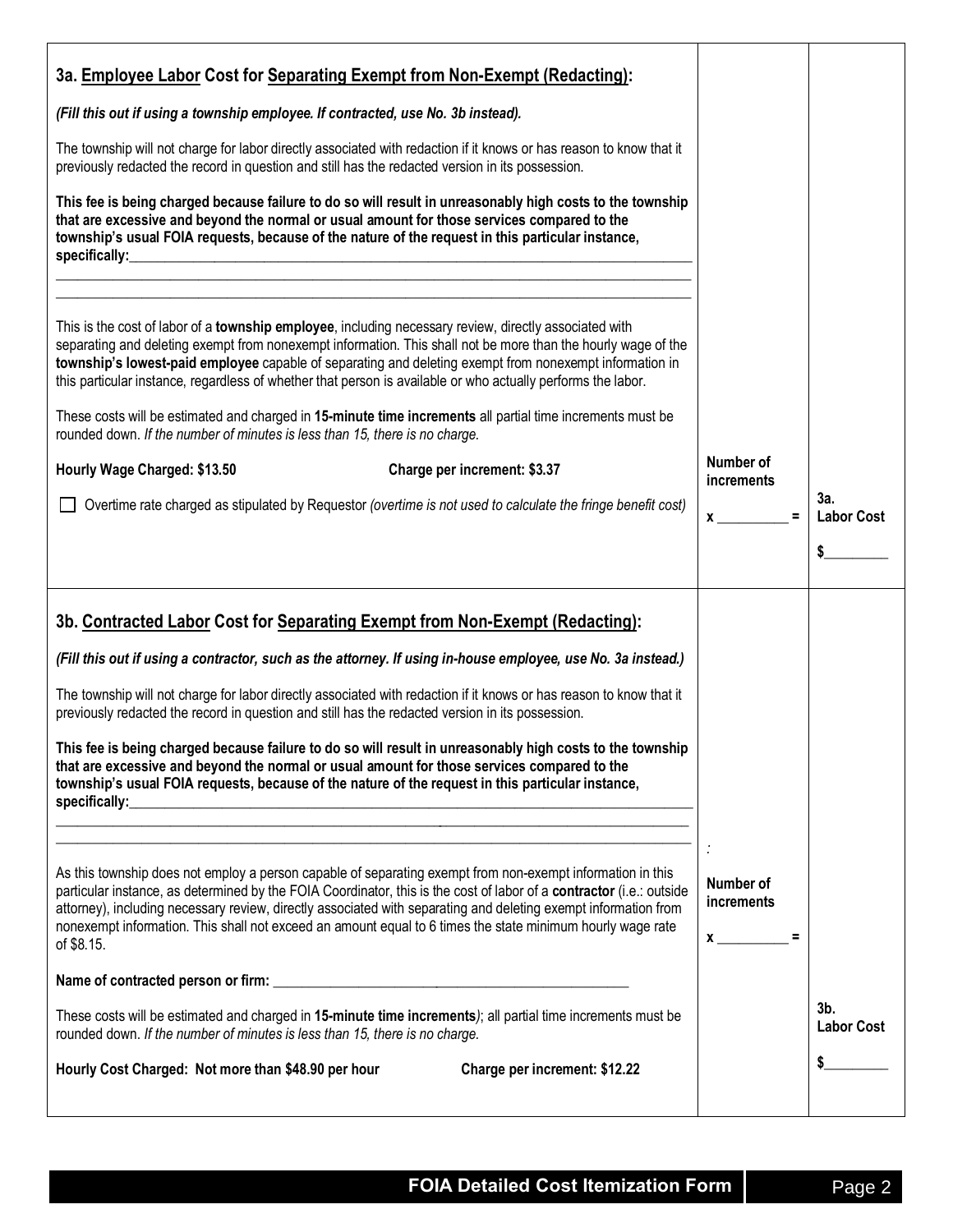| 4. Copying / Duplication Cost:<br>Copying costs may be charged if a copy of a public record is requested, or for the necessary copying of a record<br>for inspection.                                                                                                                                                                                                                                                                                                                                                                                                                                    |                                                                                                                                                                                                                                                                                                                                                                                                                                                                                                                     |                                       |
|----------------------------------------------------------------------------------------------------------------------------------------------------------------------------------------------------------------------------------------------------------------------------------------------------------------------------------------------------------------------------------------------------------------------------------------------------------------------------------------------------------------------------------------------------------------------------------------------------------|---------------------------------------------------------------------------------------------------------------------------------------------------------------------------------------------------------------------------------------------------------------------------------------------------------------------------------------------------------------------------------------------------------------------------------------------------------------------------------------------------------------------|---------------------------------------|
| No more than the actual cost of a sheet of paper, up to maximum 10 cents per sheet for:<br>Letter ( $8\frac{1}{2}$ x 11-inch, single and double-sided): 10 cents per sheet<br>Legal $(8 \frac{1}{2} \times 14$ -inch, single and double-sided): 10 cents per sheet<br>No more than the actual cost of a sheet of paper for other paper sizes:<br>Other paper sizes (single and double-sided):10 cents / dollars per sheet<br>Actual and most reasonably economical cost of non-paper physical digital media:<br>Circle applicable: Disc / Tape / Drive / Other Digital Medium Cost per Item: Actual cost | Number of<br>Sheets:<br>$x \rightarrow x$ =<br>$=$<br>$\boldsymbol{\mathsf{X}}$ and $\boldsymbol{\mathsf{X}}$ and $\boldsymbol{\mathsf{X}}$ and $\boldsymbol{\mathsf{X}}$ are set of $\boldsymbol{\mathsf{X}}$ and $\boldsymbol{\mathsf{X}}$ and $\boldsymbol{\mathsf{X}}$ are set of $\boldsymbol{\mathsf{X}}$ and $\boldsymbol{\mathsf{X}}$ are set of $\boldsymbol{\mathsf{X}}$ and $\boldsymbol{\mathsf{X}}$ are set of $\boldsymbol{\mathsf{X}}$ and<br>No. of Items:<br>$\equiv$<br>$\boldsymbol{\mathsf{X}}$ | Costs:<br>4. Total                    |
|                                                                                                                                                                                                                                                                                                                                                                                                                                                                                                                                                                                                          |                                                                                                                                                                                                                                                                                                                                                                                                                                                                                                                     | <b>Copy Cost</b><br>\$                |
| 5. Mailing Cost:<br>The township will charge the actual cost of mailing, if any, for sending records in a reasonably economical and<br>justifiable manner. Delivery confirmation is not required.                                                                                                                                                                                                                                                                                                                                                                                                        |                                                                                                                                                                                                                                                                                                                                                                                                                                                                                                                     |                                       |
| The township may charge for the least expensive form of postal delivery confirmation.<br>$\bullet$<br>The township cannot charge more for expedited shipping or insurance unless specifically requested<br>$\bullet$<br>by the requestor.*                                                                                                                                                                                                                                                                                                                                                               | Number of<br><b>Envelopes or</b><br>Packages:                                                                                                                                                                                                                                                                                                                                                                                                                                                                       | Costs:                                |
| Actual Cost of Envelope or Packaging: \$<br>Actual Cost of Postage: \$<br>per stamp<br>per pound<br>per package                                                                                                                                                                                                                                                                                                                                                                                                                                                                                          | x<br>$\equiv$<br>$x$ <sub>____</sub>                                                                                                                                                                                                                                                                                                                                                                                                                                                                                | \$                                    |
| Actual Cost (least expensive) Postal Delivery Confirmation: \$<br>*Expedited Shipping or Insurance as Requested: \$                                                                                                                                                                                                                                                                                                                                                                                                                                                                                      | $\equiv$<br>$\boldsymbol{x}$<br>$x \overline{\phantom{a}}$<br>$\equiv$                                                                                                                                                                                                                                                                                                                                                                                                                                              |                                       |
| * Requestor has requested expedited shipping or insurance                                                                                                                                                                                                                                                                                                                                                                                                                                                                                                                                                |                                                                                                                                                                                                                                                                                                                                                                                                                                                                                                                     | 5. Total<br><b>Mailing Cost</b><br>\$ |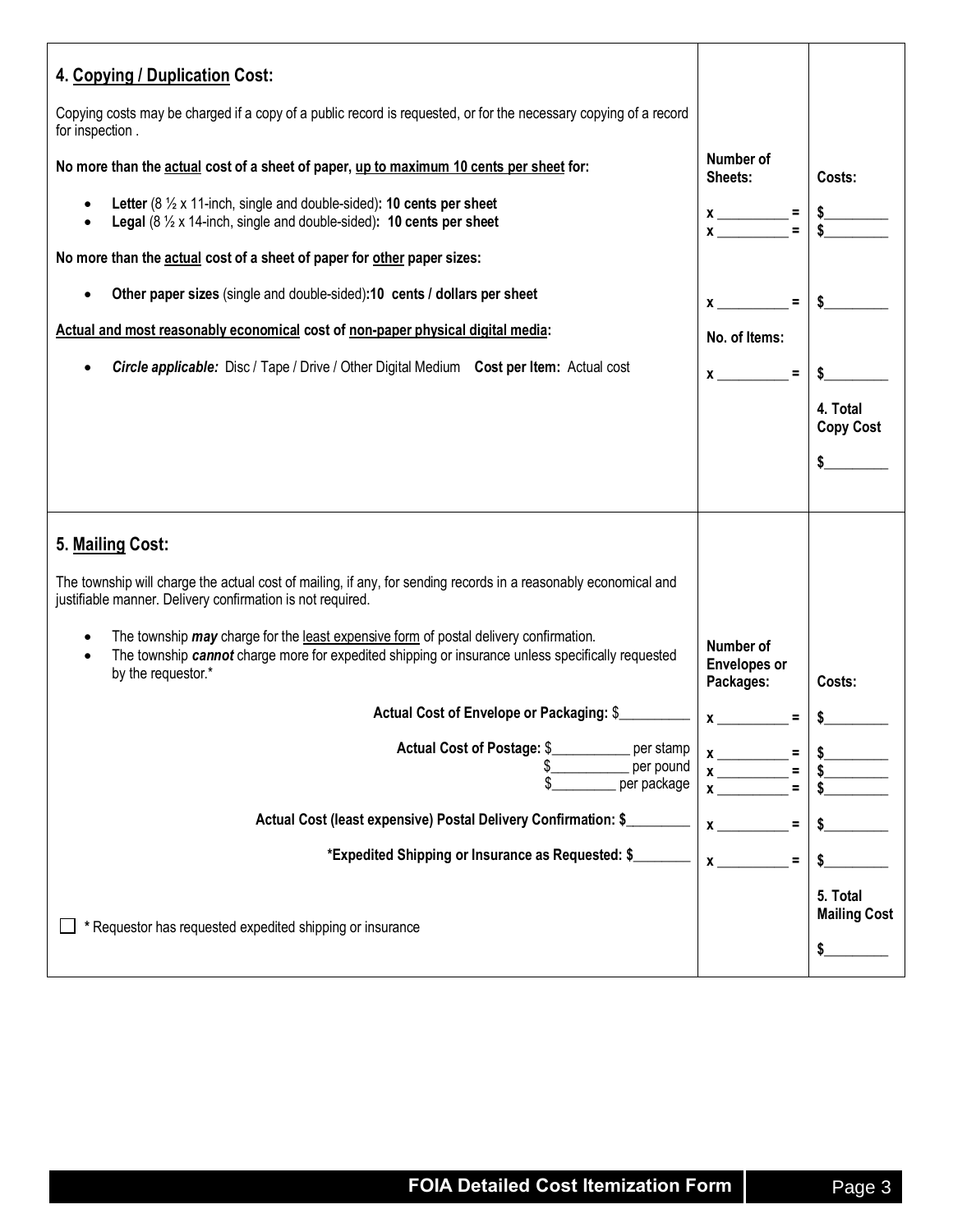| 6a. Copying/Duplicating Cost for Records Already on Township's Website:                                                                                                                                                                                                                                                                                                                                                                                                                                                                                                                   |                                                                                                                                                                                                                                                                                                                                                                                                                                                                           |                                    |
|-------------------------------------------------------------------------------------------------------------------------------------------------------------------------------------------------------------------------------------------------------------------------------------------------------------------------------------------------------------------------------------------------------------------------------------------------------------------------------------------------------------------------------------------------------------------------------------------|---------------------------------------------------------------------------------------------------------------------------------------------------------------------------------------------------------------------------------------------------------------------------------------------------------------------------------------------------------------------------------------------------------------------------------------------------------------------------|------------------------------------|
| If the public body has included the website address for a record in its written response to the requestor, and the<br>requestor thereafter stipulates that the public record be provided to him or her in a paper format or non-paper<br>physical digital media, the township will provide the public records in the specified format and may charge<br>copying costs to provide those copies.                                                                                                                                                                                            | Number of                                                                                                                                                                                                                                                                                                                                                                                                                                                                 |                                    |
| No more than the actual cost of a sheet of paper, up to maximum 10 cents per sheet for:                                                                                                                                                                                                                                                                                                                                                                                                                                                                                                   | Sheets:                                                                                                                                                                                                                                                                                                                                                                                                                                                                   | Costs:                             |
| Letter ( $8\frac{1}{2}$ x 11-inch, single and double-sided): 10 cents per sheet<br><b>Legal</b> (8 $\frac{1}{2}$ x 14-inch, single and double-sided): <b>10 cents per sheet</b>                                                                                                                                                                                                                                                                                                                                                                                                           | $x \rightarrow x$ =                                                                                                                                                                                                                                                                                                                                                                                                                                                       |                                    |
| No more than the actual cost of a sheet of paper for other paper sizes:                                                                                                                                                                                                                                                                                                                                                                                                                                                                                                                   |                                                                                                                                                                                                                                                                                                                                                                                                                                                                           |                                    |
| Other paper sizes (single and double-sided): 10 cents / dollars per sheet                                                                                                                                                                                                                                                                                                                                                                                                                                                                                                                 | $\equiv$<br>$\boldsymbol{\mathsf{x}}$ and $\boldsymbol{\mathsf{x}}$ and $\boldsymbol{\mathsf{x}}$ and $\boldsymbol{\mathsf{x}}$ and $\boldsymbol{\mathsf{x}}$ and $\boldsymbol{\mathsf{x}}$ and $\boldsymbol{\mathsf{x}}$ and $\boldsymbol{\mathsf{x}}$ and $\boldsymbol{\mathsf{x}}$ and $\boldsymbol{\mathsf{x}}$ and $\boldsymbol{\mathsf{x}}$ and $\boldsymbol{\mathsf{x}}$ and $\boldsymbol{\mathsf{x}}$ and $\boldsymbol{\mathsf{x}}$ and $\boldsymbol{\mathsf{x}}$ |                                    |
| Actual and most reasonably economical cost of non-paper physical digital media:                                                                                                                                                                                                                                                                                                                                                                                                                                                                                                           | No. of Items:                                                                                                                                                                                                                                                                                                                                                                                                                                                             |                                    |
| <b>Circle applicable:</b> Disc / Tape / Drive / Other Digital Medium Cost per Item: actual cost of medium                                                                                                                                                                                                                                                                                                                                                                                                                                                                                 | $\equiv$<br>$\boldsymbol{\mathsf{x}}$                                                                                                                                                                                                                                                                                                                                                                                                                                     |                                    |
| Requestor has stipulated that some / all of the requested records that are already available on the<br>township's website be provided in a paper or non-paper physical digital medium.                                                                                                                                                                                                                                                                                                                                                                                                    |                                                                                                                                                                                                                                                                                                                                                                                                                                                                           | 6a. Web<br><b>Copy Cost</b>        |
|                                                                                                                                                                                                                                                                                                                                                                                                                                                                                                                                                                                           |                                                                                                                                                                                                                                                                                                                                                                                                                                                                           |                                    |
| 6b. Labor Cost for Copying/Duplicating Records Already on Township's Website:<br>This shall not be more than the hourly wage of the township's lowest-paid employee capable of necessary<br>duplication or publication in this particular instance, regardless of whether that person is available or who<br>actually performs the labor. These costs will be estimated and charged in 15-minute time increments; all<br>partial time increments must be rounded down<br>Hourly Wage Charged: \$13.50<br>Charge per increment: \$3.37<br>Overtime rate charged as stipulated by Requestor | Number of<br>increments<br>$\mathbf x$                                                                                                                                                                                                                                                                                                                                                                                                                                    | 6b. Web<br><b>Labor Cost</b><br>\$ |
| 6c. Mailing Cost for Records Already on Township's Website:                                                                                                                                                                                                                                                                                                                                                                                                                                                                                                                               | Number:                                                                                                                                                                                                                                                                                                                                                                                                                                                                   | Costs:                             |
| Actual Cost of Envelope or Packaging: \$                                                                                                                                                                                                                                                                                                                                                                                                                                                                                                                                                  | =<br>$\mathbf x$ and $\mathbf x$ and $\mathbf x$ and $\mathbf x$ and $\mathbf x$ and $\mathbf x$ and $\mathbf x$ and $\mathbf x$ and $\mathbf x$ and $\mathbf x$ and $\mathbf x$ and $\mathbf x$ and $\mathbf x$ and $\mathbf x$ and $\mathbf x$ and $\mathbf x$ and $\mathbf x$ and $\mathbf x$ and $\mathbf x$ and $\mathbf x$ and                                                                                                                                      |                                    |
| Actual Cost of Postage: \$___________ per stamp / per pound / per package                                                                                                                                                                                                                                                                                                                                                                                                                                                                                                                 |                                                                                                                                                                                                                                                                                                                                                                                                                                                                           |                                    |
| Actual Cost (least expensive) Postal Delivery Confirmation: \$<br>*Expedited Shipping or Insurance as Requested: \$                                                                                                                                                                                                                                                                                                                                                                                                                                                                       |                                                                                                                                                                                                                                                                                                                                                                                                                                                                           |                                    |
| * Requestor has requested expedited shipping or insurance                                                                                                                                                                                                                                                                                                                                                                                                                                                                                                                                 |                                                                                                                                                                                                                                                                                                                                                                                                                                                                           | 6c. Web<br><b>Mailing Cost</b>     |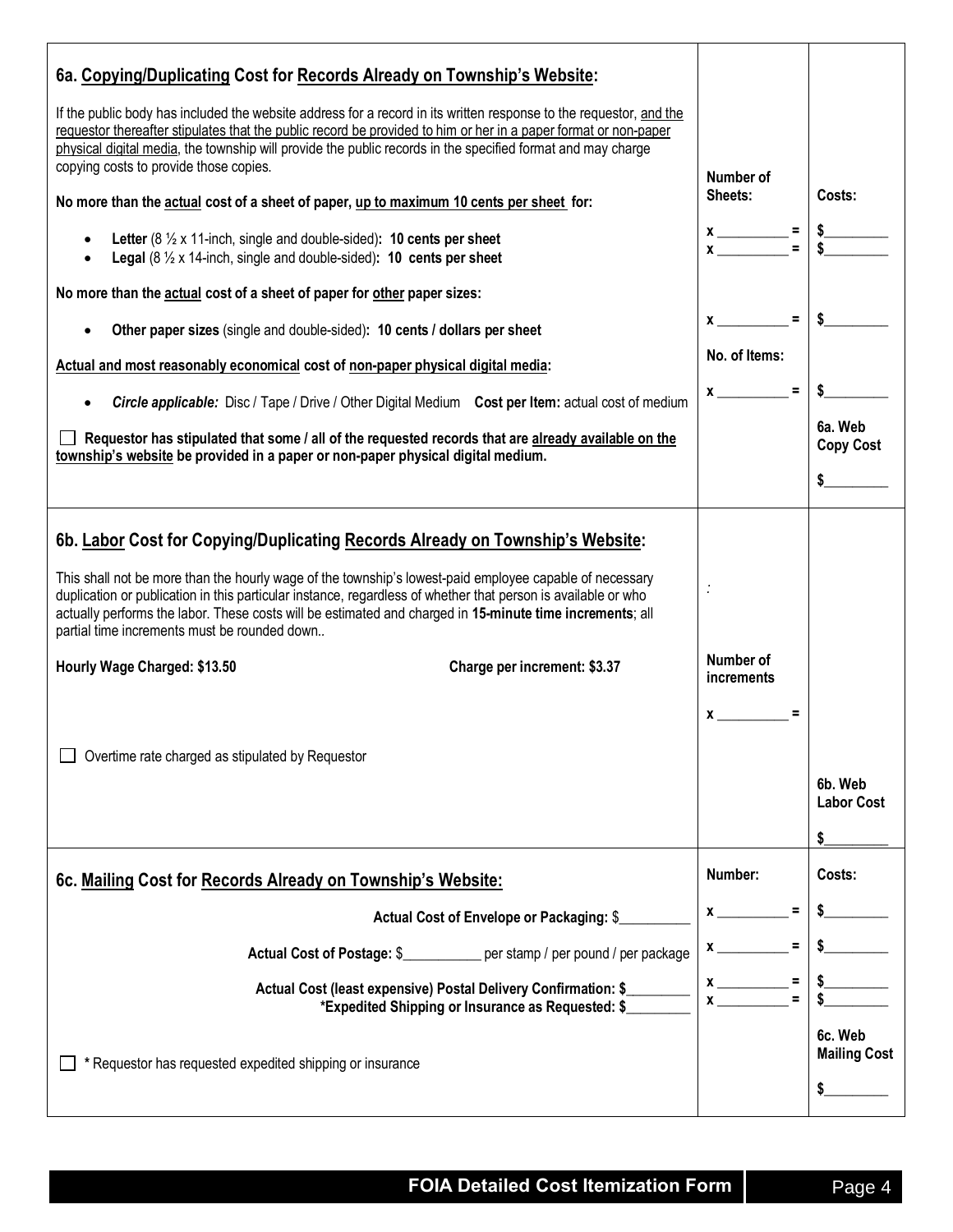| <b>Subtotal Fees Before Waivers, Discounts or Deposits:</b><br>Cost estimate<br>П<br>Bill<br><b>Estimated Time Frame to Provide Records:</b><br>(days or date)<br>The time frame estimate is nonbinding upon the<br>township, but the township is providing the<br>estimate in good faith. Providing an estimated<br>time frame does not relieve the township from<br>any of the other requirements of this act.                                                                                                                                                                                                                                                                                                                                                                                                                                                                                                                                                                                                                                                                                                                                                                                                                                                                                                                                           | 1. Labor Cost for Copying:<br>2. Labor Cost to Locate:<br>3a. Labor Cost to Redact:<br>3b. Contract Labor Cost to Redact:<br>4. Copying/Duplication Cost:<br>5. Mailing Cost:<br>6a. Copying/Duplication of Records on Website:<br>6b. Labor Cost for Copying Records on Website:<br>6c. Mailing Costs for Records on Website:<br><b>Subtotal Fees:</b><br>\$ |
|------------------------------------------------------------------------------------------------------------------------------------------------------------------------------------------------------------------------------------------------------------------------------------------------------------------------------------------------------------------------------------------------------------------------------------------------------------------------------------------------------------------------------------------------------------------------------------------------------------------------------------------------------------------------------------------------------------------------------------------------------------------------------------------------------------------------------------------------------------------------------------------------------------------------------------------------------------------------------------------------------------------------------------------------------------------------------------------------------------------------------------------------------------------------------------------------------------------------------------------------------------------------------------------------------------------------------------------------------------|---------------------------------------------------------------------------------------------------------------------------------------------------------------------------------------------------------------------------------------------------------------------------------------------------------------------------------------------------------------|
| <b>Waiver: Public Interest</b><br>A search for a public record may be conducted or copies of public records may be furnished without charge or at<br>a reduced charge if the township determines that a waiver or reduction of the fee is in the public interest<br>because searching for or furnishing copies of the public record can be considered as primarily benefiting the<br>general public.<br>All fees are waived<br>OR<br>All fees are reduced by: _________                                                                                                                                                                                                                                                                                                                                                                                                                                                                                                                                                                                                                                                                                                                                                                                                                                                                                    | <b>Subtotal Fees</b><br><b>After Waiver:</b><br>\$<br>$\frac{0}{0}$                                                                                                                                                                                                                                                                                           |
| Discount: Indigence<br>A public record search must be made and a copy of a public record must be furnished without charge for the<br>first \$20.00 of the fee for each request by an individual who is entitled to information under this act and who:<br>1) Submits an affidavit stating that the individual is indigent and receiving specific public assistance, OR<br>2) If not receiving public assistance, stating facts showing inability to pay the cost because of indigence.<br>If a requestor is ineligible for the discount, the public body shall inform the requestor specifically of the reason<br>for ineligibility in the public body's written response. An individual is ineligible for this fee reduction if ANY of the<br>following apply:<br>(i) The individual has previously received discounted copies of public records from the same public<br>body twice during that calendar year, OR<br>(ii) The individual requests the information in conjunction with outside parties who are offering or<br>providing payment or other remuneration to the individual to make the request. A public body may<br>require a statement by the requestor in the affidavit that the request is not being made in conjunction<br>with outside parties in exchange for payment or other remuneration.<br><b>Eligible for Indigence Discount</b> | <b>Subtotal Fees</b><br><b>After Discount</b><br>(subtract \$20):<br>\$                                                                                                                                                                                                                                                                                       |
| Discount: Nonprofit Organization<br>A public record search must be made and a copy of a public record must be furnished without charge for the<br>first \$20.00 of the fee for each request by a nonprofit organization formally designated by the state to carry out<br>activities under subtitle C of the federal Developmental Disabilities Assistance and Bill of Rights Act of 2000 and<br>the federal Protection and Advocacy for Individuals with Mental Illness Act, if the request meets ALL of the<br>following requirements:<br>(i) Is made directly on behalf of the organization or its clients.<br>(ii) Is made for a reason wholly consistent with the mission and provisions of those laws<br>under section 931 of the Michigan Mental Health Code, 1974 PA 258, MCL 330.1931.<br>(iii) Is accompanied by documentation of its designation by the state, if requested by the township.<br><b>Eligible for Nonprofit Discount</b>                                                                                                                                                                                                                                                                                                                                                                                                           | <b>Subtotal Fees</b><br><b>After Discount</b><br>(subtract \$20):                                                                                                                                                                                                                                                                                             |